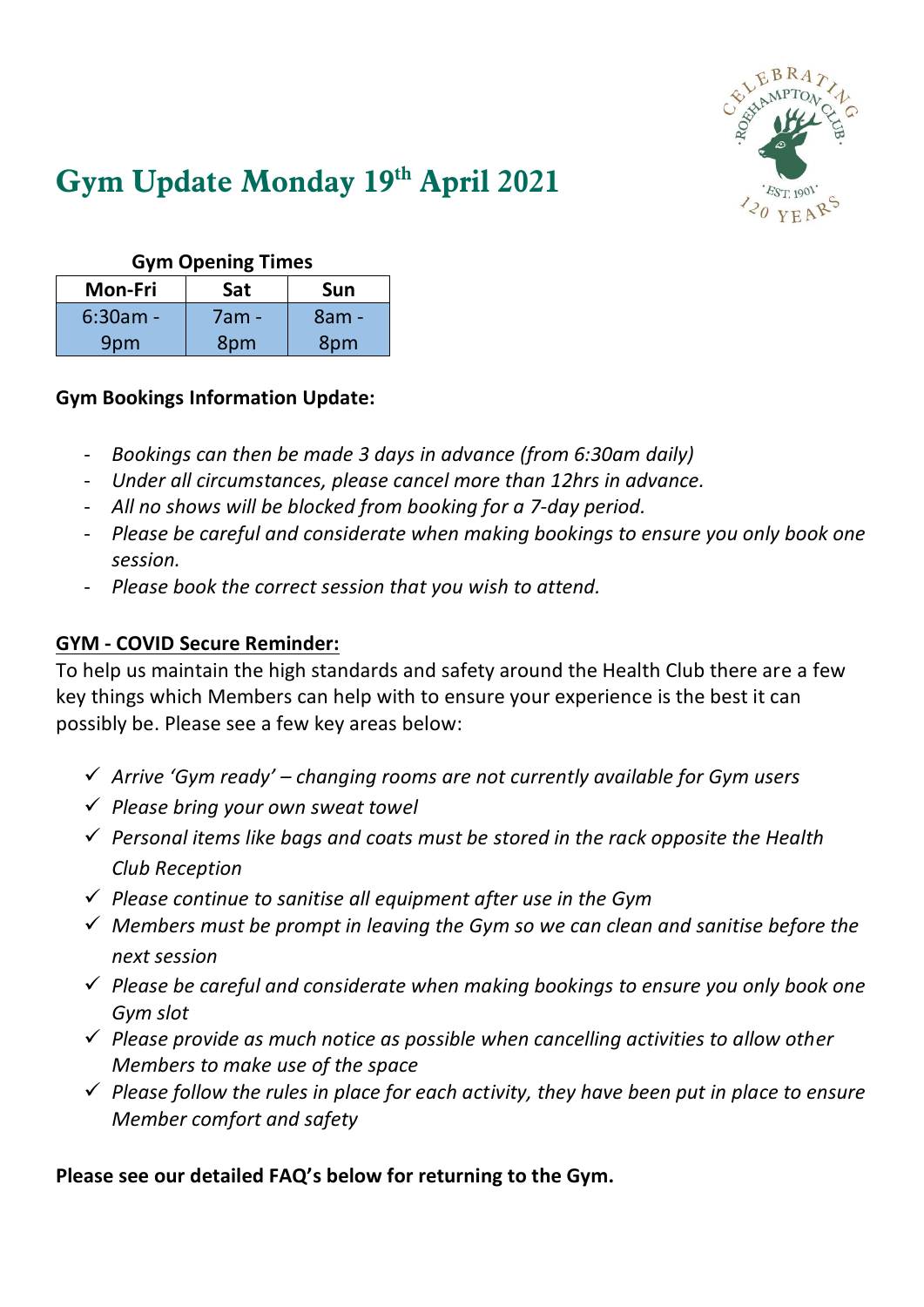#### **Will I need to book to use the Gym?**

*Yes.* 

*Due to governing body guidelines, we will restrict access to a maximum of 20 Members in the gym at any one time. Sessions will continue to be 45mins long starting on the half hour Monday to Friday and on the hour at weekends (with a 15min cleaning and sanitising window between sessions).* 

*The last Gym session of an evening Monday to Friday at 7:30pm will be 90mins long to offer a longer uninterrupted opportunity for Members to workout.*

# **Will equipment be restricted on the gym floor to maintain social distancing?**

*Yes, we will be turning off every other piece of cardio kit and will have to restrict numbers in the free weight and functional zone areas. Some kit will also be removed from the Gym floor if it cannot be easily sanitised in-between use.* 

## **Can I book in a re-programme?**

*Yes, we encourage all Members to book in a re-programme with a trainer and ask that they ease their way back into using the gym and outdoor classes. There will be staff to speak to if you have any questions or concerns about using the gym again.* 

*Programme cards will be available to collect and keep if required.* 

#### **Will Members still be able to have personal training sessions?**

*Yes, Members can still book PT sessions with their trainer. PT Sessions will continue to be 1hr. We will also be offering outdoor and virtual PT sessions so please speak to your trainer about these or email Luke Fenton [luke.fenton@roehamptonclub.co.uk](mailto:luke.fenton@roehamptonclub.co.uk) for more information.*  [Click here for profiles of the Personal Trainers](https://www.roehamptonclub.co.uk/articles/personal-training)

#### **Will there be Junior Gym sessions?**

*Yes, Juniors will be able to use the gym with an adult Member supervising them between 2- 6pm every day.* 

*\*Junior gym is from 11yrs to 15yrs*

*\*16yrs and above can access the gym anytime unsupervised providing they have had an induction.*